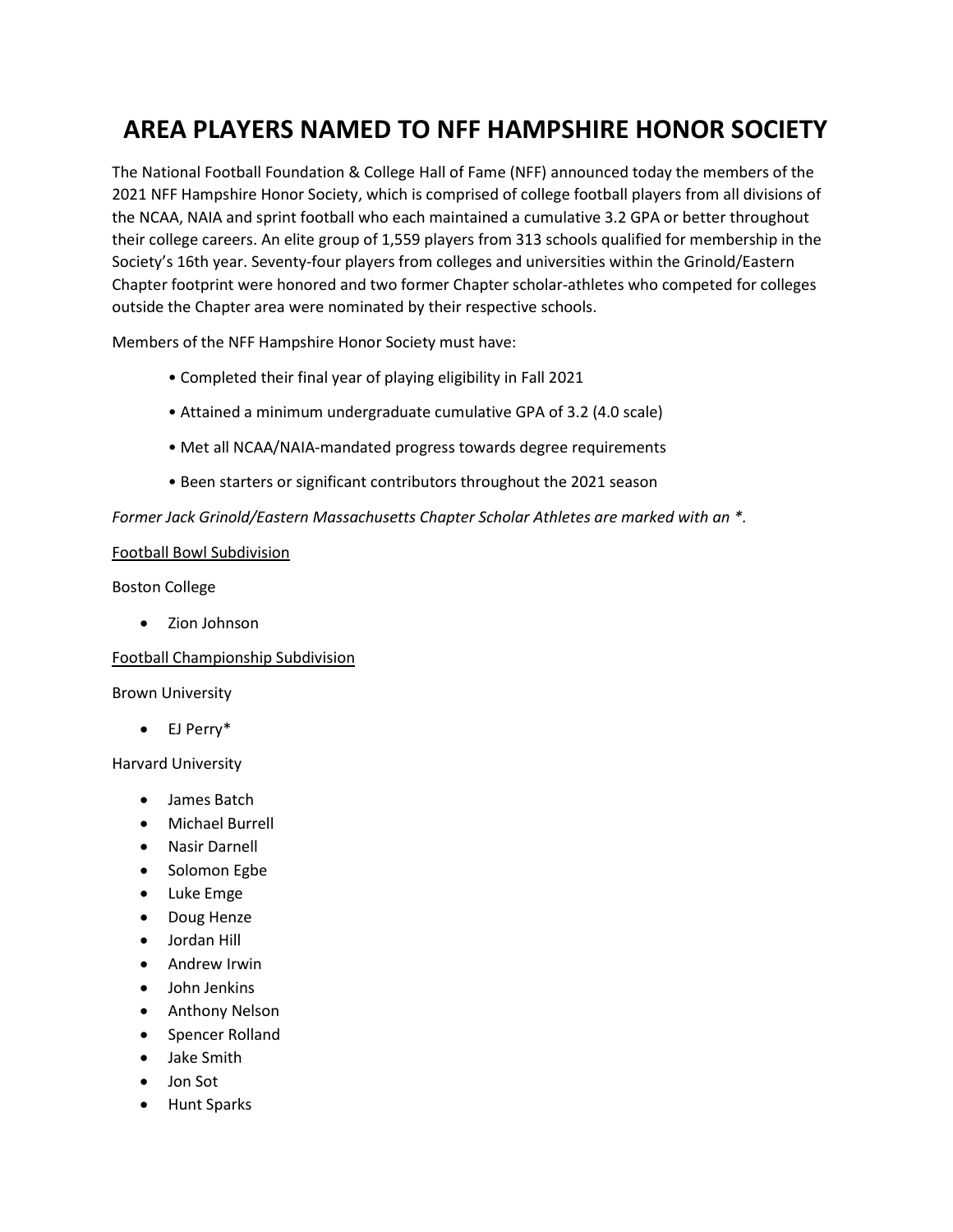- Jacob Sykes
- B.J. Watson
- Kym Wimberly

### DIVISION II

Bentley University

- **•** Andrew Brazicki
- Cole McCubrey
- Edgar Semedo
- Stephen Sturm

## Stonehill College

- Sam Athy
- Nate Bresson
- Rudy Holland Jr.
- Xavier Jones
- Brian Kearns Jr.
- Lloyd King
- Yaniv Kovalski
- **•** Justin Levsky
- Garrett McCarthy
- Terry Smith
- Anton Stoneking
- Connor Walsh

### Division III

Bridgewater State University

- T.J. Hairston
- Michael Rosa

### Massachusetts Institute of Technology

- Ty Allen
- Nathan Basinger
- Reginald Best
- Eli Brooks
- Greyson D'Aloisio
- Antonio Diaz
- Ben Dwyer
- Will Exson
- Peyton Greve
- Evan Gwozdz\*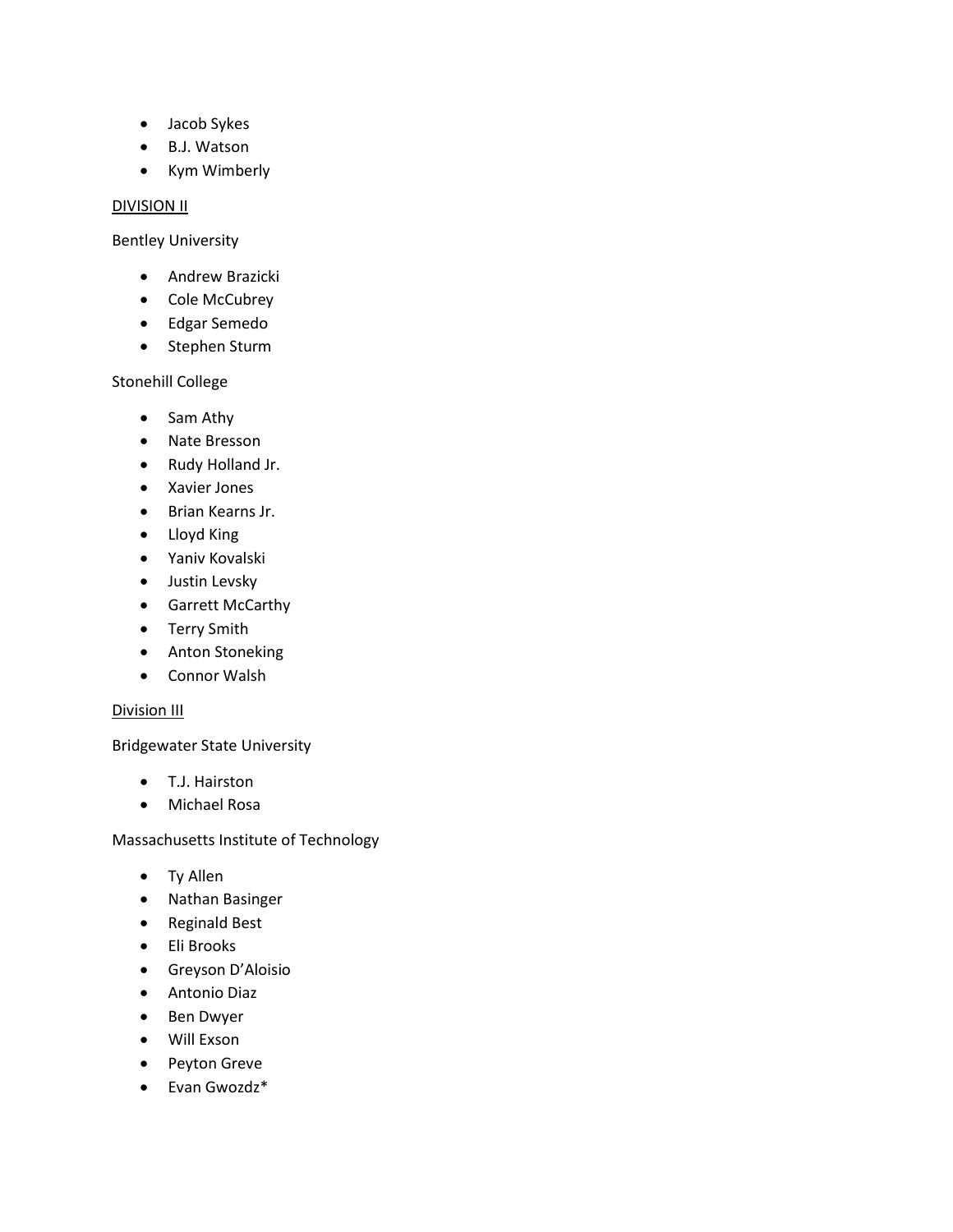- Spencer Hylen
- Cole Kingston
- Stephen Lostetter
- Chris Mauck
- Jack Montinaro
- Ryan Nall
- Ashton Robinson
- Keithen Shepard
- George Stultz
- William Woltmann
- Ben Wolz
- Mark Wright

Tufts University

- OJ Armstrong
- Paul Campo
- Cam Carti
- Brendan Coughlin
- **•** Dylan Daisey
- Matty Drouillard
- Tanner Gordon
- Ciaran Hourihan
- Brandyn Jones
- Will Kandianis
- Jason Ndansi
- Jovan Nenadovic
- Johnathan O'Neal
- Mike Pedrini\*
- Nick Swift
- **•** Andrew Wright

Williams College

Bobby Maimaron\*

ABOUT THE HAMPSHIRE FOUNDATION The Hampshire Foundation is the charitable arm of The Hampshire Companies, a privately-held, fully integrated real estate firm that has more than 60 years of hands-on, cycle-tested experience in acquiring, developing, leasing, repositioning, managing, financing and disposing of real estate. Founded by Jon F. Hanson, who served as NFF Chairman from 1994-2006, Hampshire is headquartered in Morristown, New Jersey. Learn more at www.hampshirere.com.

ABOUT THE NATIONAL FOOTBALL FOUNDATION & COLLEGE HALL OF FAME NFF Release Page 40 of 40 Founded in 1947 with early leadership from General Douglas MacArthur, legendary Army coach Earl "Red" Blaik and immortal journalist Grantland Rice, The National Football Foundation & College Hall of Fame is a non-profit educational organization that runs programs designed to use the power of amateur